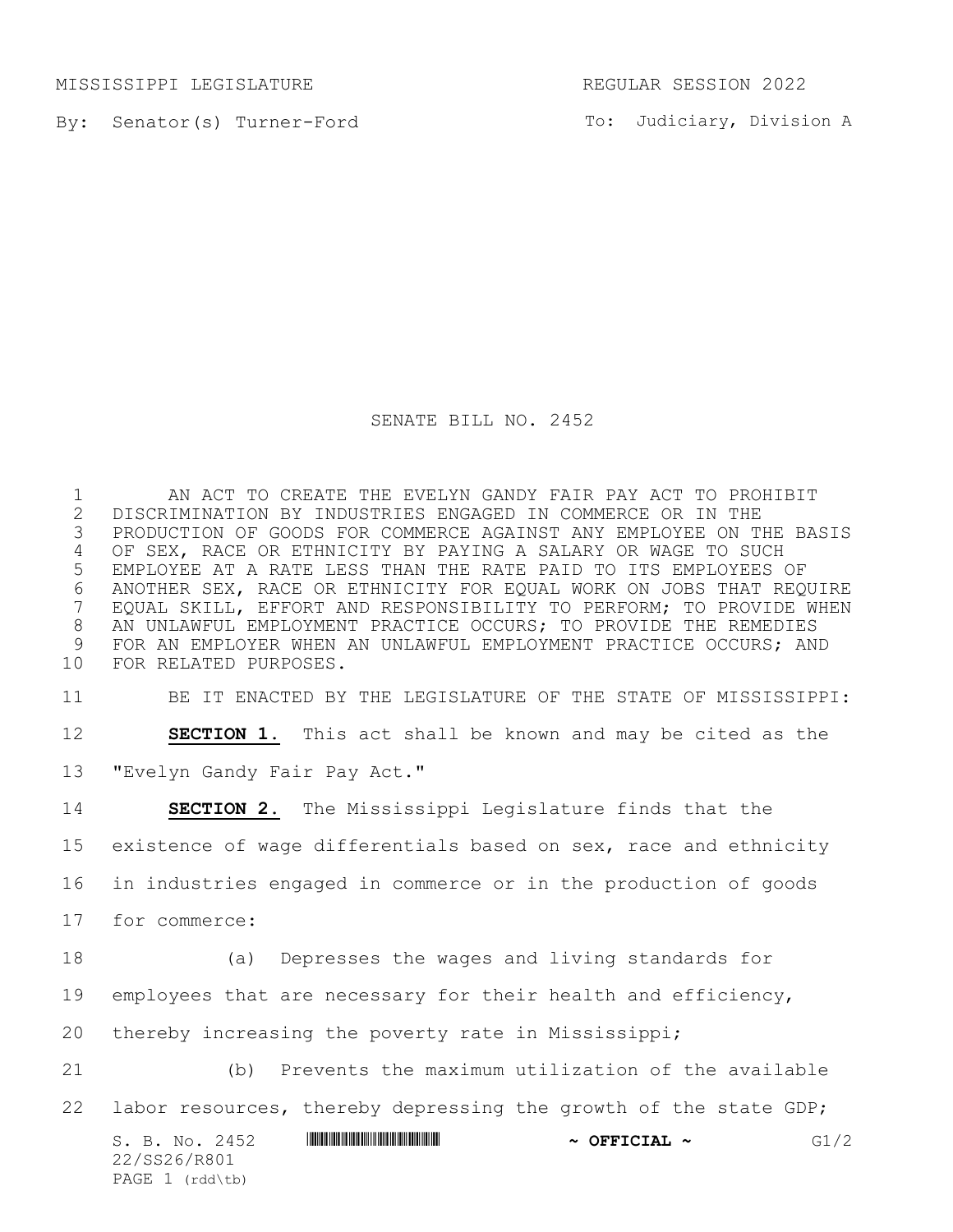(c) Tends to cause labor disputes, thereby burdening, affecting and obstructing commerce;

 (d) Burdens commerce and the free flow of goods in commerce; and

 (e) Constitutes an unfair method of competition. **SECTION 3.** (1) No employer shall discriminate in any way against any employee on the basis of sex, race, or ethnicity by paying a salary or wage to any employee at a rate less than the rate paid to its employees of another sex, race, or ethnicity for equal work on jobs that require equal skill, effort and responsibility to perform, and which are performed under similar working conditions, except where such payment is made pursuant to: (a) A seniority system; however, time spent on leave due to a pregnancy-related condition and parental, family and medical leave, shall not reduce the seniority-level of an employee; (b) A merit system;

 (c) A system which measures earnings by quantity or quality of production; or

 (d) A differential based on any bona fide factor other than sex, race, or ethnicity if the factor:

 (i) Is not based on or derived from a differential in wage based on sex, race, or ethnicity;

 (ii) Is job-related with respect to the position 47 and necessary for the business; and

| S. B. No. 2452  | $\sim$ OFFICIAL $\sim$ |
|-----------------|------------------------|
| 22/SS26/R801    |                        |
| PAGE 2 (rdd\tb) |                        |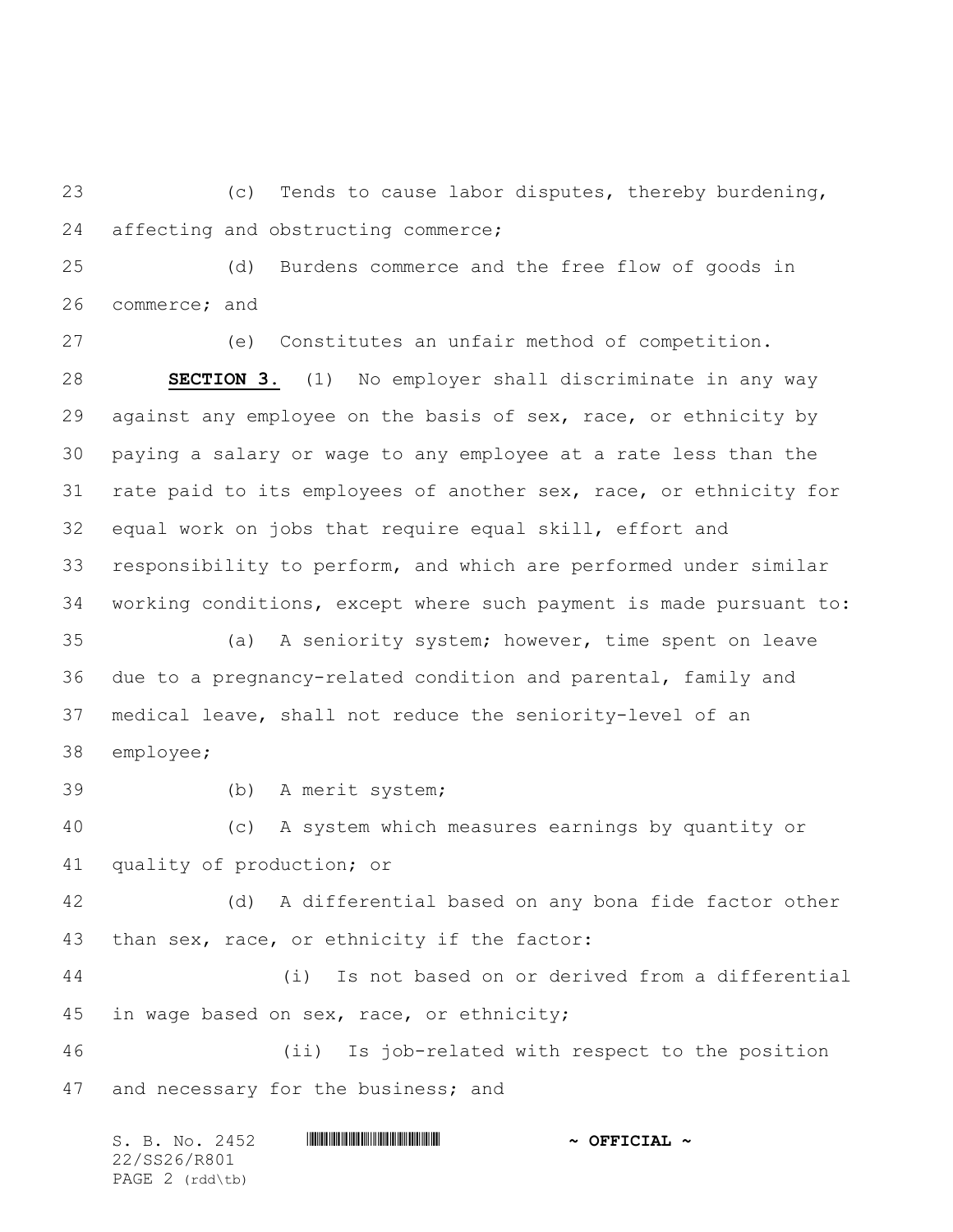(iii) Accounts for the entire differential.

 An employer who is paying a wage rate differential in violation of this subsection shall not, in order to comply with the provisions of this subsection, reduce the wage rate of any employee.

 An individual's wage history cannot, by itself, justify an otherwise unlawful wage rate differential.

 (2) (a) No labor organization, or its agents, representing employees of an employer whose employees are subject to the provisions of this section, shall cause or attempt to cause the employer to discriminate against an employee in violation of subsection (1) of this section.

 (b) As used in this subsection (2), the term "labor organization" means any organization of any kind, or any agency or employee representation committee or plan, in which employees participate and which exists for the purpose, in whole or in part, of dealing with employers concerning grievances, labor disputes, wages, rates of pay, hours of employment or conditions of work.

 (3) For purposes of administration and enforcement, any amounts owed to an employee that have been withheld in violation of this section shall be deemed to be unpaid minimum wages or unpaid overtime compensation.

 (4) (a) An employer that has been charged with unlawful sex, race, or ethnicity discrimination under subsection (1) of this section may file a motion to disallow an award of liquidated,

S. B. No. 2452 \*SS26/R801\* **~ OFFICIAL ~** 22/SS26/R801 PAGE 3 (rdd\tb)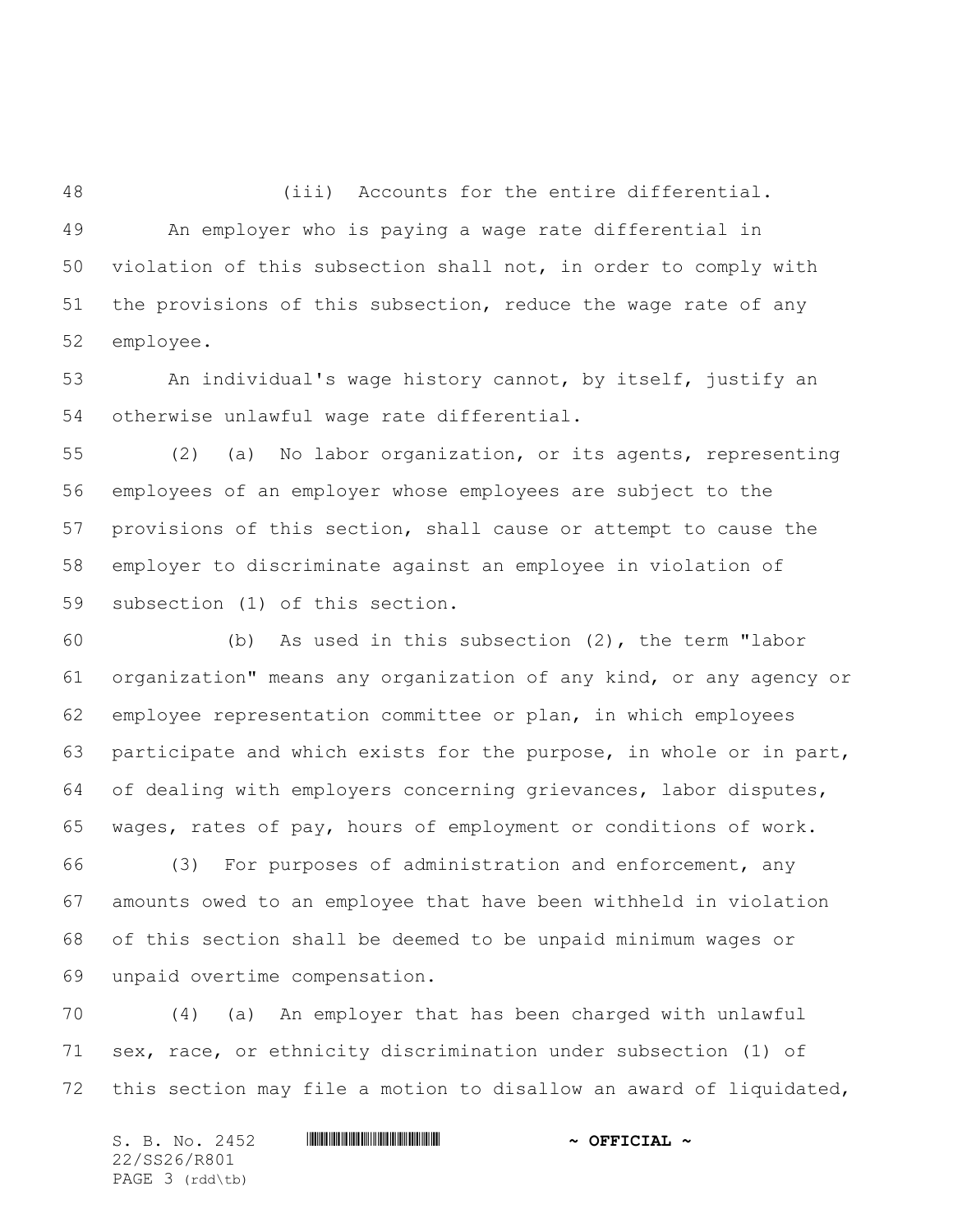compensatory, and punitive damages if within three (3) years before the date that the employee filed the action, the employer: (i) Completed a self-evaluation of its pay

 practices in good faith that was related to the protected class asserted by the employee in the action; and

 (ii) Eliminated the wage differentials for the employee and has made reasonable and substantial progress toward eliminating wage differentials for the protected class asserted by the employee.

 (b) For purposes of this subsection, an employer's self-evaluation may be of the employer's own design, so long as the scope and detail in the analysis reflects the exercise of due diligence to identify, prevent, and mitigate actual and potential violations in light of the size of the employer.

 (i) In determining if a self-evaluation reflects 88 the exercise of due diligence, the factors the court may consider include, but are not limited to, whether the evaluation includes all relevant jobs and employees; whether an employer's analysis makes a reasonable effort to identify similar jobs and employees 92 using a consistent fact-based approach; whether the employer has tested explanatory factors for an unbiased and relevant relationship to pay; whether the evaluation takes into account all reasonably relevant and available information; and whether the evaluation is reasonably sophisticated in its analysis of potentially comparable work, employee compensation, and the

S. B. No. 2452 \*SS26/R801\* **~ OFFICIAL ~** 22/SS26/R801 PAGE 4 (rdd\tb)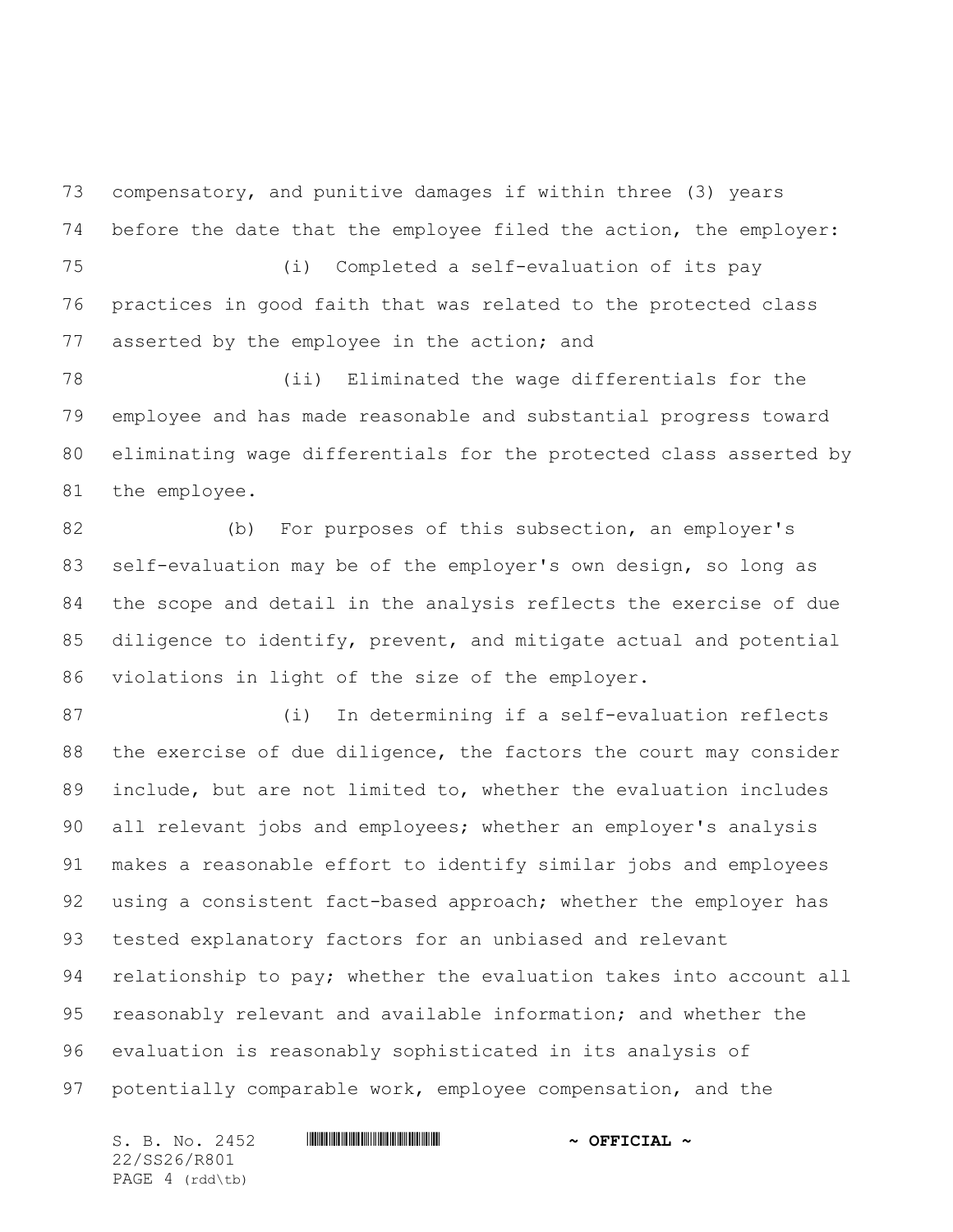application of the permissible reasons for compensation differentials set forth in subsection (1) of this section. If an employer fails to retain the records necessary to show how it evaluated and applied these factors, it may give rise to an inference the employer did not exercise due diligence in conducting the analysis; and

 (ii) Evidence that a self-evaluation was conducted or remedial steps undertaken in accordance with this subsection (4) is not sufficient evidence, standing alone, to find a violation of subsection (1) of this section occurred prior to the date the self-evaluation was completed.

 (5) It shall be an unlawful employment practice for an employer to:

 (a) Require, as a condition of employment, that an employee refrain from inquiring about, discussing or disclosing his or her wages or the wages of another employee;

 (b) Require an employee to sign a waiver or other document which purports to deny an employee the right to disclose or discuss his or her wages;

 (c) Discharge, formally discipline or otherwise discriminate against an employee for inquiring about, discussing 119 or disclosing his or her wages or the wages of another employee; however, nothing in this subsection (5) creates an obligation for an employer or employee to disclose wages;

22/SS26/R801 PAGE 5 (rdd\tb)

S. B. No. 2452 \*SS26/R801\* **~ OFFICIAL ~**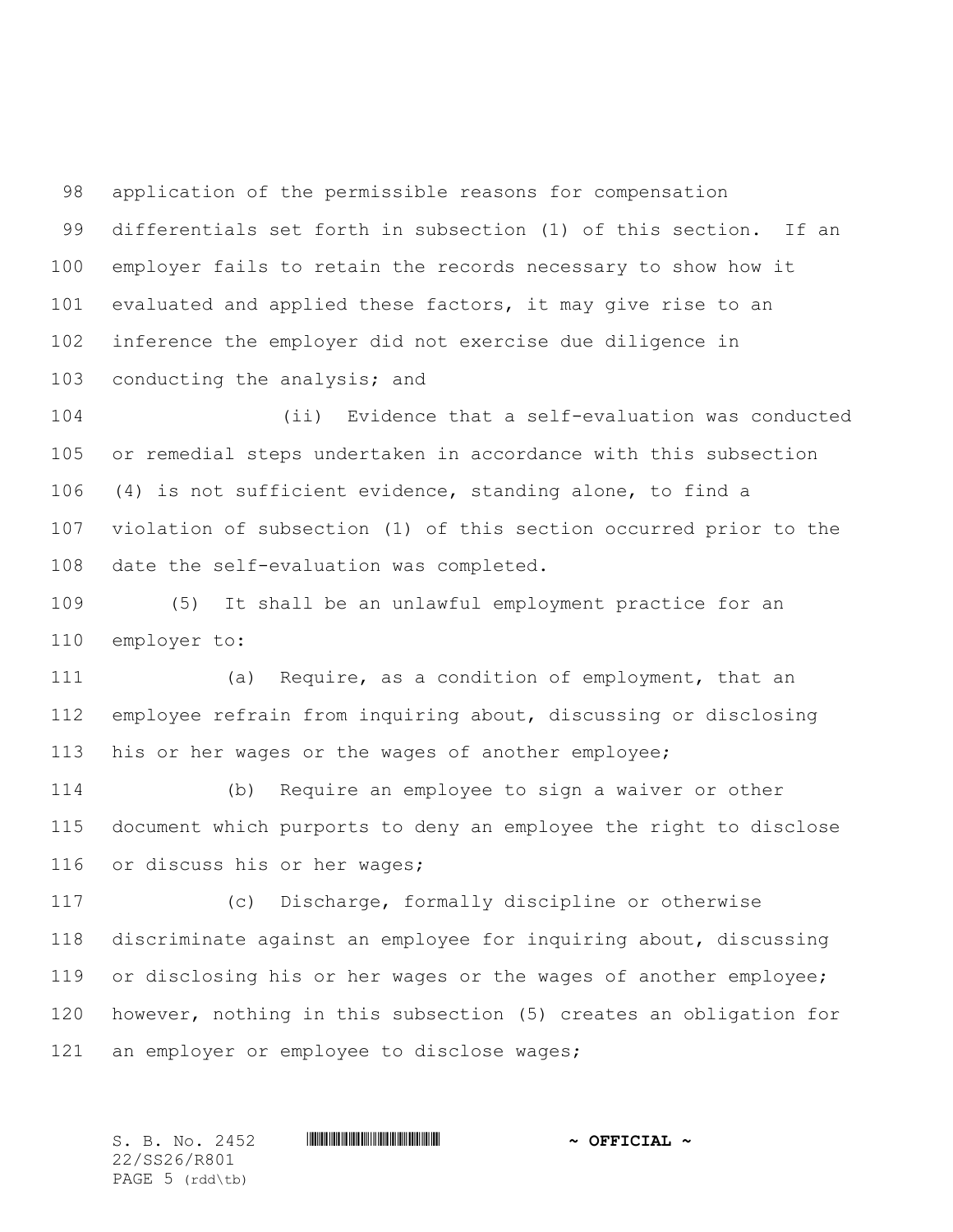(d) Rely on the wage history of an applicant for employment in considering the applicant for employment;

 (e) Rely on the wage history of an applicant for employment in determining the wages such applicant is to be paid by the employer upon hire;

 (f) To seek the wage history of an applicant; provided, however, that after the employer makes an initial offer of employment with an offer of compensation to an applicant for employment, an employer may:

 (i) Rely on wage history to support a wage higher 132 than the wage offered by the employer, if wage history is voluntarily provided by the applicant for employment without prompting from the employer;

 (ii) Seek to confirm the wage history of the applicant for employment to support a wage higher than the wage offered by the employer when relying on wage history as permitted in subparagraph (i) of this paragraph.

 An employer may rely on wage history in these circumstances to the extent that the higher wage does not create an unlawful wage differential based on a protected characteristic as set out in Section 3(1) of this act;

 (g) Retaliate or in any other manner discriminate against an employee or applicant for employment because that individual has opposed a practice made unlawful by this act, including refusing to provide his or her wage history, or because

S. B. No. 2452 \*SS26/R801\* **~ OFFICIAL ~** 22/SS26/R801 PAGE 6 (rdd\tb)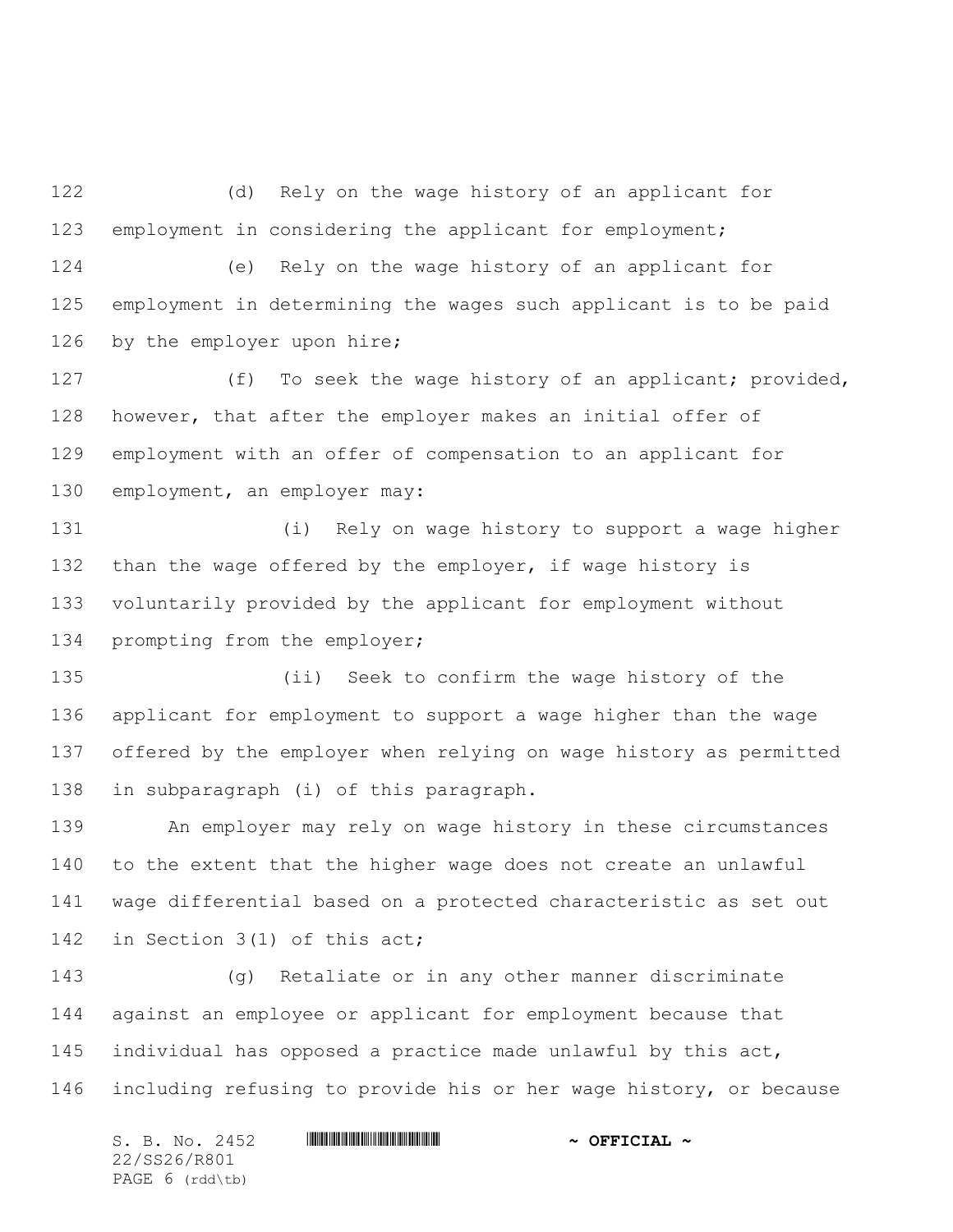that individual has made a charge, filed a complaint, or instituted or caused to be instituted any investigation, proceeding, hearing, or action under or related to this act, including an investigation conducted by the employer, or has testified or is planning to testify, or has assisted, or participated in any manner in any such investigation, proceeding, or hearing under this act.

 (6) (a) A civil action asserting a violation of this section may be maintained against any employer in any court of competent jurisdiction by any one or more employees for or on behalf of the employee, a group of employees, and other employees similarly situated. Any such action shall commence no later than two (2) years after the discriminatory practice declared unlawful by this section has occurred. A discriminatory practice occurs when a discriminatory compensation decision or other practice is adopted, when an employee is subjected to a discriminatory compensation decision or other practice, or when an employee is affected by the application of a discriminatory compensation 165 decision or other practice, including each time wages, benefits, or other compensation is paid based on the discriminatory compensation decision or other practice.

 (b) If an employer is found in violation of this section, the employee may recover in a civil action the amount of 170 their unpaid wages; liquidated damages; compensatory damages or, for a violation of subsection (5)(a) through (c) of this section,

S. B. No. 2452 \*SS26/R801\* **~ OFFICIAL ~** 22/SS26/R801 PAGE 7 (rdd\tb)